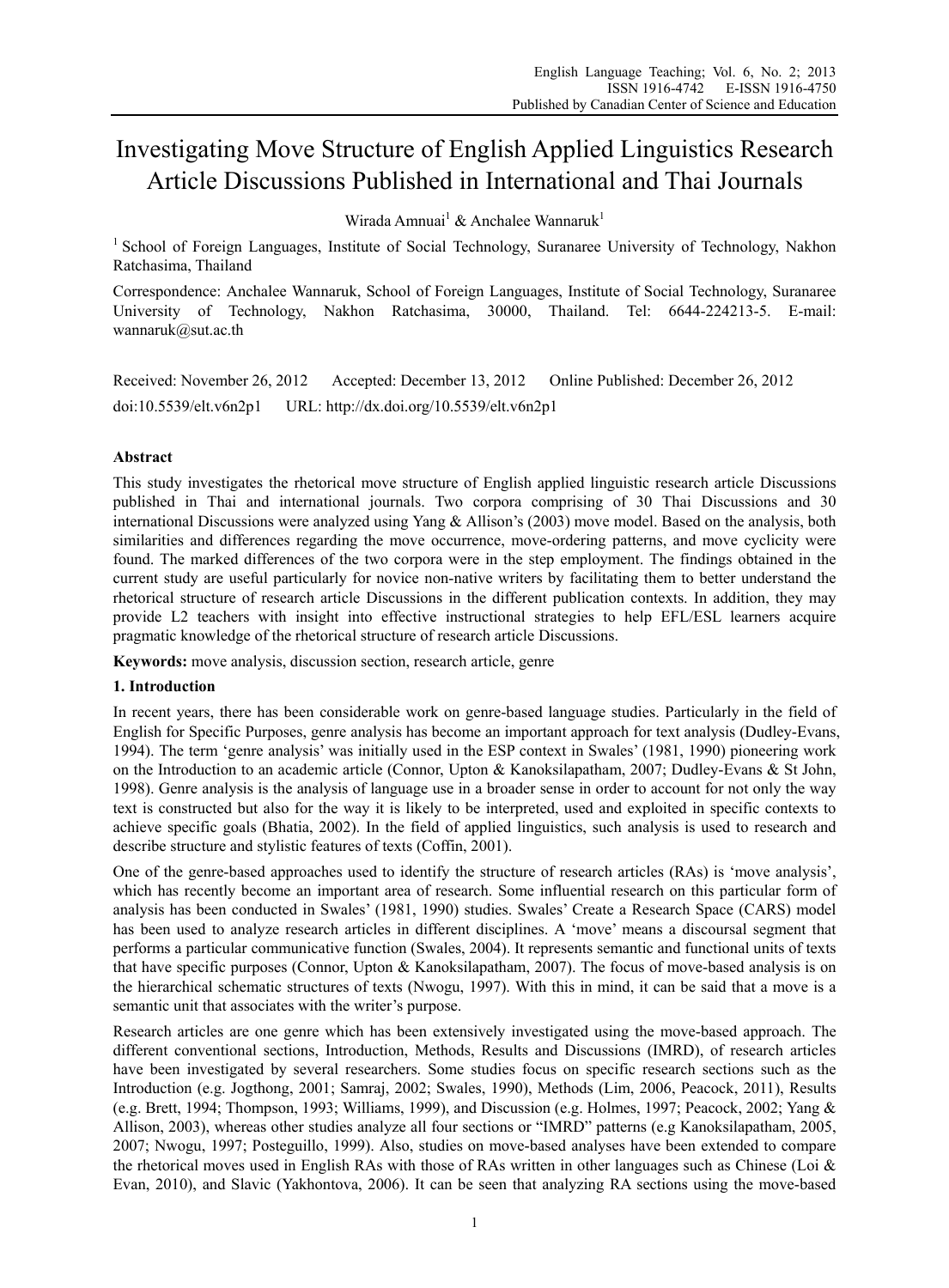approach has attracted many researchers.

The present study focuses on the Discussion section because it plays an important role in the research article (e.g. Basturkmen, 2012; Holmes, 1997; Lim, 2010; Peacock, 2002; Yang & Allison, 2003). In the Discussion section, the authors stake claims about how their results integrate with and contribute to disciplinary knowledge (Basturkmen, 2012). As Weissberg and Buker (1990) stated, when writing the Discussion section, the author steps back and takes a broad look at the findings as a whole, trying to move the readers back from the specific information presented in the results section to a more general view of how the findings should be interpreted. However, it is widely recognized that the Discussion section is difficult to write and troublesome for both native and non-native speakers (e.g. Flowerdew, 1999, 2001; Jaroongkhongdach et al., 2012; Swales, 1990; Swales & Feak, 2004). This may be because writers need to meet the cognitive demands of the discussions and have skills for writing in the persuasive and argumentative styles (Pojanapunya & Todd, 2011).

Previous research studies have shown that there are some significant variations in the structural organization in corpora of RA Discussions. For example, Holmes (1999) revealed that the rhetorical structure of social science Discussion sections displayed some distinctive features, such as the result that there is no obligatory move. Also, in a study carried out by Peacock (2002), it was found that there was no compulsory move in 252 Discussions from seven disciplines. In addition, there were some differences in terms of move employment and cyclicity in the Discussions written by native and non-native writers. In three different corpora (Persian, English, and English as L2), Amirian, Kassaian, and Tavakoli (2008) found that although there was a kind of universality in moves across English and Persian texts, there were some discrepancies in the frequency and sequence of moves, such as the lack of a logical sequence of different moves in the English Discussions written by Persian writers. The marked difference was the pervasive use of 'Reference to previously mentioned statement' and 'Expressing wish for further research' moves in the Persian corpus that were not found in the English corpus. Results showed that Persian writers tended to make strong claims when explaining and justifying their findings and tried to validate their findings by repetitively referring to past literature.

Although some studies have identified the schematic structure of research articles written by Thai writers, their focus was on other sections, such as the Abstract (e.g. Phanthama, 2000; Promsin, 2006) or Introduction (e.g. Im-O-Cha, Kittidhaworn, Broughton, & Panproegsa, 2004; Jogthong, 2001). To the best of our knowledge, there has been no research published comparing the structural organization of RA Discussions published in local Thai journals with those in international journals. Therefore, this study aims to investigate whether there are similarities and/or differences between the rhetorical move structure of English research article Discussions published in these two different contexts (Thai journals and international journals) in the hope that our findings may, to a certain extent, be valuable to inexperienced writers when writing RA Discussion. In addition, the differences found between the two corpora may raise practitioners' awareness about the rhetorical move structure of RA Discussions, which will assist them to write this particular section in an acceptable form.

## **2. Method**

## *2.1 Data Collection*

Two corpora were used in the present study: an international corpus and a Thai corpus. The international corpus consisted of 30 English RA Discussions in the field of Applied Linguistics taken from ten international journals published during the period 2003-2010. The selection of the journals is based on the ranking of journals in the Journal Citation Reports and their impact factor for the year 2009. The samples used in the Thai corpus were thirty English-language applied linguistic RA Discussions drawn from ten peer reviewed journals published by universities in Thailand. The Discussion sections selected for the Thai corpus were written by Thai writers. Due to the limited number of English RAs in the field of Applied Linguistics, the Thai corpus was chosen based on purposive sampling. For the purpose of identification and easier access, RA Discussions from each corpus were separately codified (T1-T30 for the Thai corpus, and I1-I30 for the international corpus).

## *2.2 Data Analysis*

The move model proposed by Yang and Allison (2003) is used as the framework for the move identification because it was developed from the analysis of RAs in Applied Linguistics which is also the focus of the present study. Also, some moves in their model contain a wide coverage of the constituent steps which are used to realize the moves explicitly. The model consists of seven moves as shown in Figure 1.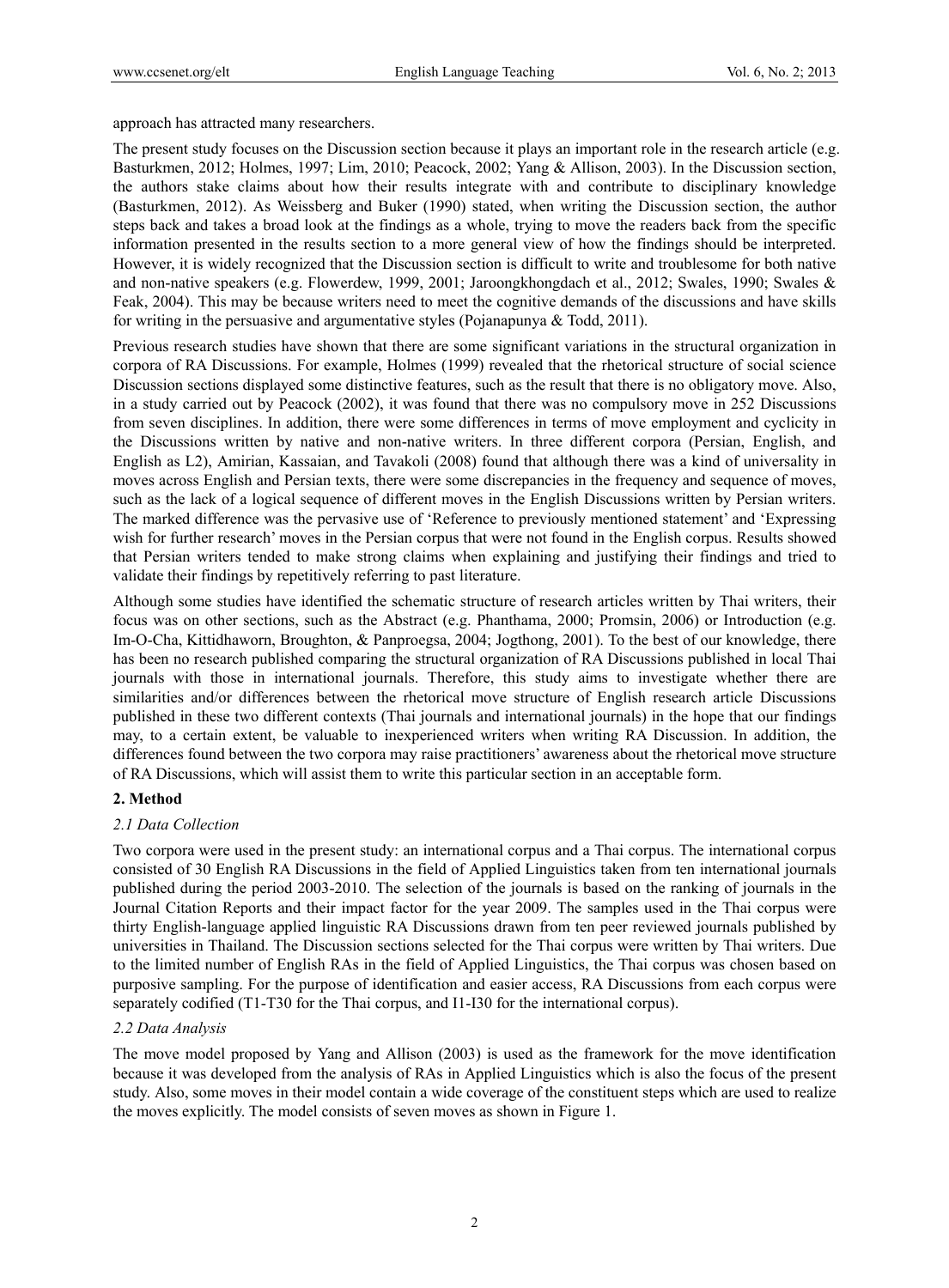| Move 1: Background information            |
|-------------------------------------------|
| Move 2: Reporting results                 |
| Move 3: Summarizing results               |
| Move 4: Commenting on results             |
| Step 1: Interpreting results              |
| Step 2: Comparing results with literature |
| Step 3: Accounting for results            |
| Step 4: Evaluating results                |
| Move 5: Summarizing the study             |
| Move 6: Evaluating the study              |
| Step 1: Indicating limitations            |
| Step 2: Indicating significance/advantage |
| Step 3: Evaluating methodology            |
| Move 7: Deductions from the research      |
| Step 1: Making suggestions                |
| Step 2: Recommending further research     |
| Step 3: Drawing pedagogic implication     |

Figure1. Yang and Allison's model for research article Discussions

In the process of move identification, the notion of communicative purpose was central for the analysis of RA Discussions. Therefore, if there were cases where the communicative purpose of a unit of text was not self-evident, where multiple functions were served in the context, or where one sentence contained two or more moves, they were assigned to the move and step that appeared to be most salient (e.g. Del Saz-Rubio, 2011; Holmes, 1997; Ozturk, 2007). To ensure the reliability of the move analysis, another coder who had expertise in coding move analysis was employed in addition to the principal researcher. Intra-rater reliability, as suggested in previous literature (Jalilifa, 2010; Mahzari & Maftoon, 2007), was also executed by re-analyzing a sample of 20 pieces (10 from each corpus) a month after the first rating. The frequency of each move in each RA Discussion was recorded in order to verify the extent to which a particular move was used. The criteria for justifying and classifying the frequency of each move are defined according to Kanoksilapatham (2005). If a particular move occurs in every RA (100%), it is regarded as 'obligatory', if the occurrence of a move is below 60 %, it is 'optional', and if the occurrence ranges from 60-99%, the move will be classified as 'conventional'.

#### **3. Results**

#### *3.1 The Rhetorical Moves of Research Article Discussions in the Two Corpora*

As shown in Table 1, the most frequent move of both datasets was Move 4 (Commenting on results), followed by Move 2 (Reporting results). The frequent occurrence of Move 4 in the present study confirms Yang and Allison's findings that in the Discussion section, 'Commenting on results' was the most substantial and frequent move. The remaining five moves were less frequent, and they were optional in the two corpora. This agrees with Yang and Allison's (2003) study, which showed a low frequency of these five moves.

| Table 1. Frequency of moves and steps found in the Discussion sections in the two corpora |  |  |  |  |
|-------------------------------------------------------------------------------------------|--|--|--|--|
|-------------------------------------------------------------------------------------------|--|--|--|--|

| Moves/Steps                                                                               | Thai corpus     | International<br>corpus |
|-------------------------------------------------------------------------------------------|-----------------|-------------------------|
|                                                                                           | $(N=30)$        | $(N=30)$                |
| M1: Background Information                                                                | $13(46.66\%)*$  | $15(50\%)*$             |
| M2: Reporting Results                                                                     | $26(86.66\%)**$ | $28(93.33\%)$ **        |
| M3: Summarizing Results                                                                   | $7(23.33\%)*$   | $7(23.33\%)*$           |
| M4: Commenting on Results                                                                 | 29 (96.66%)**   | $30(100\%)$ ***         |
| S1: Interpreting Results                                                                  | 22              | 29                      |
| S2: Comparing Results with Literature                                                     | 22              | 27                      |
| S3: Accounting for Results                                                                | 15              | 21                      |
| S4: Evaluating Results                                                                    |                 |                         |
| M5: Summarizing the Study                                                                 | $4(13.33\%)*$   |                         |
| M 6: Evaluating the Study                                                                 | $5(16.66\%)*$   | $10(33.33\%)*$          |
| S1: Indicating Limitations                                                                |                 |                         |
| S2: Indicating Significance/Advantage                                                     |                 |                         |
| S3: Evaluating Methodology                                                                |                 |                         |
| M 7: Deductions from the Research                                                         | $15(50\%)*$     | 10 (33.33%)*            |
| S1: Making Suggestions                                                                    |                 |                         |
| S2: Recommending Further Research                                                         |                 |                         |
| S3: Drawing Pedagogic Implications                                                        |                 |                         |
| $\mathbf{11'}$ , $\mathbf{44}$ , $\mathbf{11}$ , $\mathbf{12}$ , $\mathbf{13}$<br>ът заза |                 |                         |

Note: **\*\*\* =** obligatory, \*\*= conventional, and \* = optional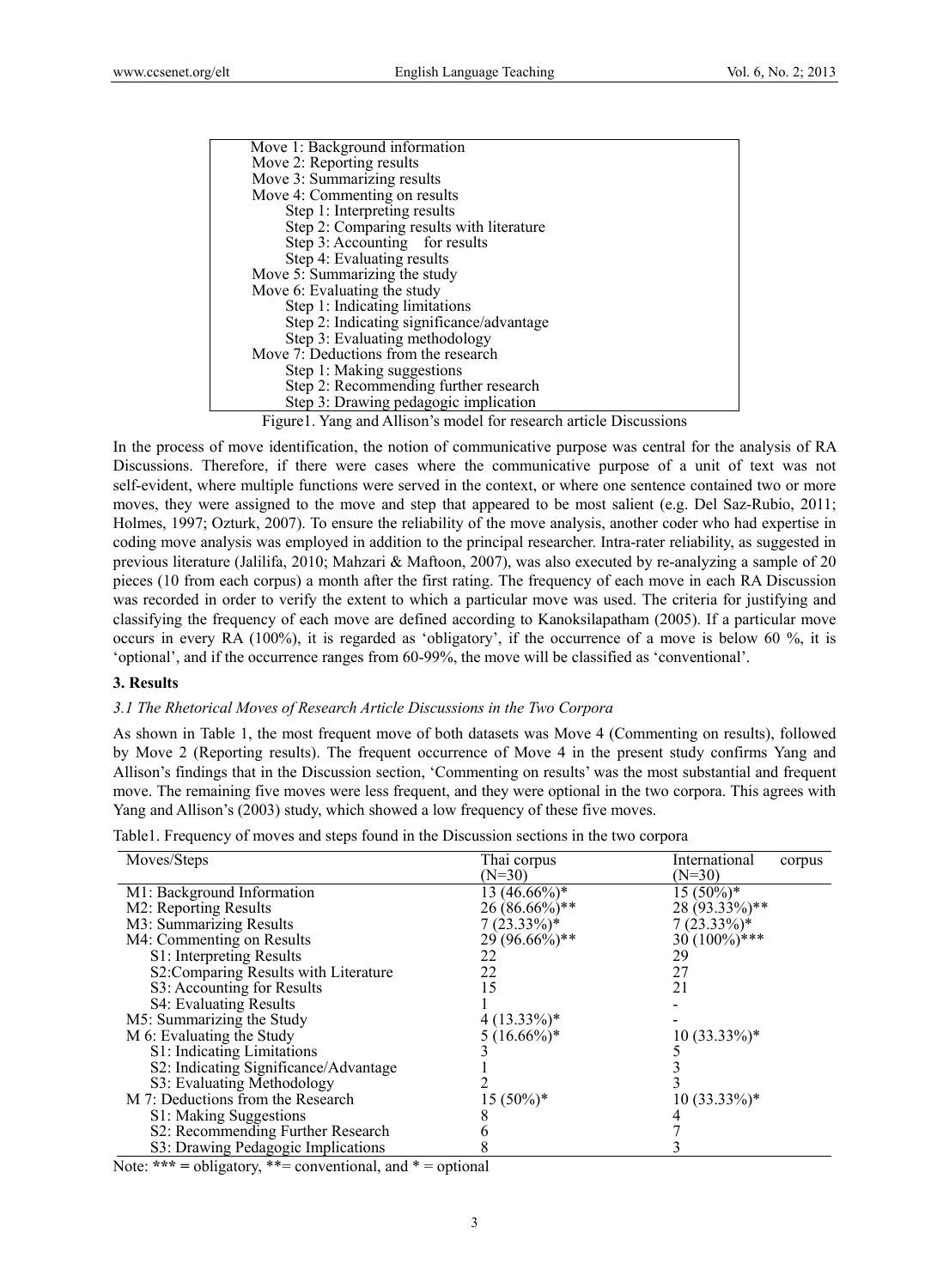The function and realizations of each move/step found in the present study are presented below. Within the typical examples presented in this paper, citations used in original texts were replaced by (R). The distinct lexical clues that are regarded as the key words for each example are given in bold text.

## Move 1: Background information

This move is used to prepare the readers for the report or discussion of results that follows. This includes some main statements such as research questions, the aims and purposes of the study, theoretical background or established knowledge and the study's research methodology. Move 1 was an optional move in both corpora, occurring at a frequency of 46.66% in the Thai corpus and 50% in the international corpus. To realize this move, both present and past simple tenses in the form of active or passive voices were used. Realizations of this move are as follows.

## Examples:

*1) The following sections presents the discussion based on the three research questions.* (T1)

*2) This study was set up to collect empirical evidence of the purported problem-solving nature of L2 formulation process.* (I2)

## Move 2: Reporting results

The function of this move is to present the results of the study. Move 2 was the second most frequent move in both corpora. Its frequencies in the Thai and international corpora were 86.66% and 93.33 % respectively. Noticeably, Move 2 co-occurred with Move 4 (Commenting on results), that is, the results being presented were also likely to be commented upon. To indicate this move, some linguistic signals or expressions associated with numerical values, reporting verbs, and statements about upcoming outcomes involving graphs, figures, examples, and tables were employed extensively. Both past and present simple tenses were used in this move.

Examples:

*1) From the example, it is found that both of High and Low Exposure Groups do not seem to know the expected stress pattern of the word 'fascinating ' since the percentage of this expected pattern is lower (27%) in High Exposure Group and 0% in Low Exposure Group).* (T19)

*2) Further examination of the results in Table 3 revealed no evidence for (R)'s processing efficiency theory.* (I3)

## Move 3: Summarizing results

The function of this move is to sum up the results. This move was found infrequently in the two datasets (7 from each corpus). Linguistic clues used to identify this move were summarizing verbs/nouns/phrases such as *to sum up, to summarize, in summary, and in brief*. The use of passive voice was found in the two corpora, particularly in the Thai corpus.

Examples:

*1) To sum up, the height and tenseness qualities of American English vowels were the areas of perceptual confusion for Standard Thai speakers.* (T5)

*2) In summary, the effects of L1 background and experience with a particular type of accent were relatively minor factors in the ability to understand the L2 speech.* (I17)

## Move 4: Commenting on results

The objective of this move is to establish the meaning and significance of the research results in relation to the relevant field. Move 4 is considered as a central move in which the results of the study are commented on through four different steps, including 'Interpreting results', 'Comparing results with literature', 'Accounting for results', and 'Evaluating results'. Based on the analysis, Move 4 was the most frequent move in both datasets, occurring at a frequency of 100% in the international corpus and 96.66 % in the Thai corpus. Therefore, this move was considered as an obligatory move and as a conventional move in the international corpus and Thai corpus respectively. The finding conforms to Yang and Allison's (2003) study in which the occurrence of this move was obligatory, and it could occur repeatedly in the Discussion sections. Among the four steps, Step 1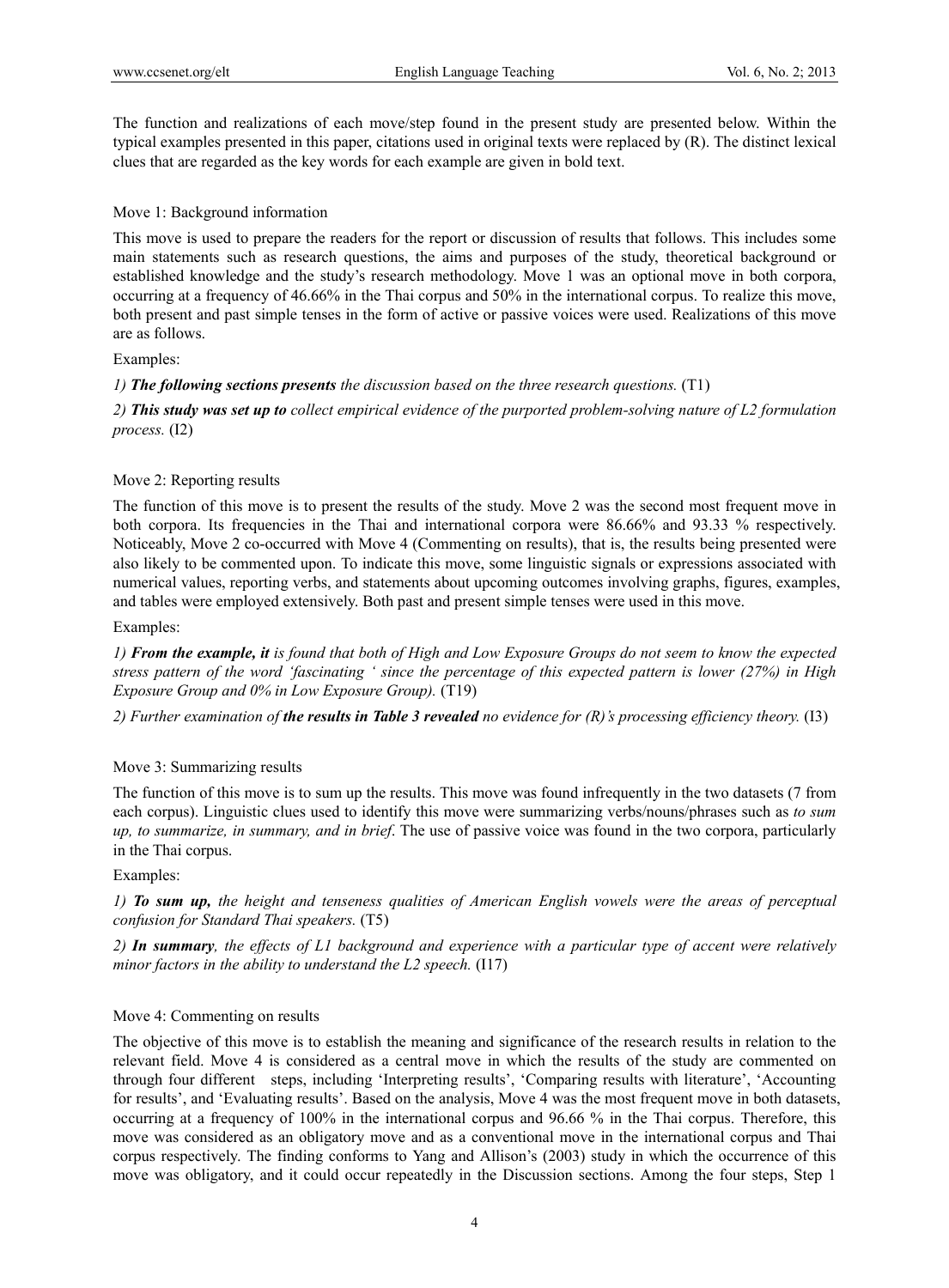(Interpreting results) and Step 2 (Comparing results with literature) were relatively frequent. The characteristics of each step and their realizations are presented below.

#### Move 4 Step 1: Interpreting results

This is the step where the authors make claims or generalizations based on the results of the study. This step was considered conventional for both sets of Discussions. This means that authors from both corpora not only present results but also expound their idea on the results accordingly. To interpret the results, the authors preferred using some words indicating either certainty or tentativeness such as *seem, suggest, indicate, appear* and modal verbs such as *may, might, would, could, and likely to.* These linguistics signals were likely to be used in the form of present simple tense either in active or passive voices. The first person pronoun 'we' was sometimes found to present the author(s)'s comments, particularly in the international corpus. The realizations of this step are as follows.

#### Examples:

*1) This suggests that the test takers did not take full advantage of the remaining facilitative features, like the dictionary, the thesaurus or the Self-reflective Reminder Questions.* (T11)

*2) In view of the results reported above, it can be tentatively suggested that there are differences in the structural organization of RA introductions in second language acquisition research and second language writing research.* (I 11)

*3) However, we would suggest that a measurement of the effect of particular types of feedback on a single grouping of several error categories is not helpful.* (I8)

Move 4 Step 2: Comparing results with literature

This step allows the authors to compare their study's findings with those of previous works. The high frequency of this step indicated that Move 4 Step 2 was one of the preferred options to comment on the results. Some distinct linguistic features were used to realize this step, particularly in the forms of 'be' plus some adjectives (e.g. *be consistent with, be similar to*) or certain words or phrases such as *agree with, reported in, run counter to, supported those of*. Noticeably, these linguistic signals coexisted with citations. Present simple tense was used extensively. Surprisingly, there was a case in the Thai corpus where the first person pronoun 'I' was used. Such usage did not found in any international Conclusions.

Examples:

*1) As a result, I certainly agree with (R) pointing out that teaching grammar in a writing class may not be enough for the…* (T25)

*2) This finding is similar to that of (R), in which it was concluded that…* (I17)

## Move 4 Step 3: Accounting for results

In this step, the authors provide the readers with further explanation or give the reasons for the observed differences in findings or unexpected outcomes. Move 4 Step 3 occurred with notably different frequency between the two datasets. That is, it was an optional step in the Thai corpus, while it was conventional in the international corpus. This result can be used to infer that the international authors tend to clarify or explain the marked differences found in their findings. The rational explanations used to realize this particular communicative purpose were highlighted by the use of words or phrases such as *because*, *possible explanation for*, *it is possible, may be caused from, can be explained by*. Present simple tense in the passive form was found. The first person singular pronoun 'I' was also used in the international corpus.

#### Examples:

*1) This can be explained by the Thai students' cultural background. Because the participants would have participated in the preparation program before coming to the U.S., they most likely were familiar with academic texts and could use that knowledge to assist their reading of the Academic Text condition.* (T26)

*2) A possible explanation for this difference could be linked to the way in which different communities view and construct their argumentation.* (I20)

3) *At this point, I would like to raise another possibility, namely the avoidance of ellipsis may also be due to the* …(I19)

Move 4 Step 4: Evaluating results

This is the step where authors evaluate their results by stating the strengths and weaknesses of the results. Move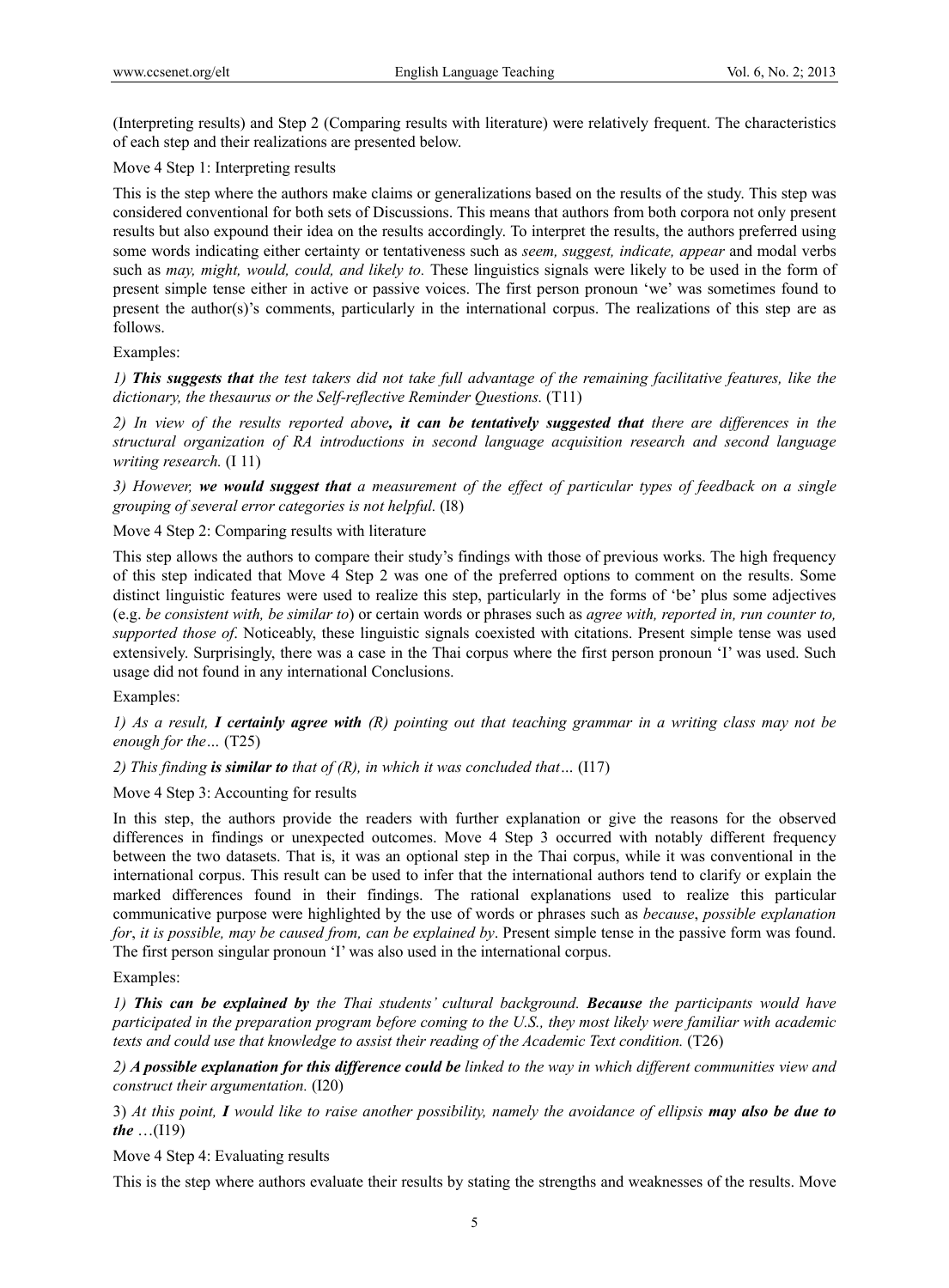4 Step 4 was an optional step for both sets of Discussions, as shown in Yang and Allison's (2003) study. Only one Thai Discussion contained this step.

#### Example:

*1) Despite the two low levels found in this study, which were due to the limitations of the subjects' proficiency, this information is useful for the institution*. (T1)

## Move 5: Summarizing the study

The function of this move is to provide the readers with the main findings of the research study. Move 5 was an optional move in the present study because it occurred only in 4 out of 30 Thai Discussions. The key words used to signal this move were similar to those found in Move 3; however, some differences were observed. The major difference is that summary or conclusive words or phrases, such as *in sum, in conclusion* were commonly followed by particular statements related to overall results, while those in Move 3 were followed by specific results.

#### Examples:

*1) In sum, hedging in academic writing is commonly and frequently found in native authors' RAs, especially in the D and I sections whereas hedging is mostly found in the D and R sections of Thai authors' RAs. (I13)* 

*2) To conclude, this present study investigates, which sought to test the effectiveness of a pedagogical intervention in promoting listening development through consciousness-raising theory and the use of computer-assisted program which was newly introduced to English teaching in this university, found some obvious implications mentioned below*. (T28)

## Move 6: Evaluating the study

The objective of this move is to evaluate the overall study by pointing out the limitations, indicating the contributions or evaluating the methodology. The results of the present analysis revealed that this move occurred with notably different frequency. That is, this move appeared in 5 Discussions in the Thai corpus, while it occurred at twice that frequency in the international corpus. However, Move 6 was optional in both sets of data because its frequency was below 60 %. Both present and past simple tenses were used to express this move.

#### Move 6 Step 1: Indicating limitations

The objective of this step is to describe the limitations of the research being conducted. Move 6 Step 1 commonly coexisted with Move 7 Step 1 (Making suggestions) or Move 7 Step 2 (Recommending further study), occurring in 6 out of 8 of the coexistence occurrences. Present simple tense was the preferred tense used to present this communicative unit. The realizations and linguistic signals used to identify this step are shown in the following examples.

#### Examples:

1) *The finding is relatively obscure when considering the descriptive statistics (the means and standard deviations) of the three variables of the three groups of students which are more or less the same.* (T12)

2) *It should be noted, however, that this is an exploratory study, and that the size of the corpus is quite small, being limited to 10 RA introductions from each subfield.* (I11)

# Move 6 Step 2: Indicating significance/ advantage

The function of this step is to allow the authors to point out the strengths of the study which may be significant for applications or implications. Move 6 Step 2 was found relatively rarely in both datasets, with only one in the Thai corpus and three in the international corpus. Statements in present simple tense, relating to the significance of research conducted, such as *value, benefit, advantage, essential* were commonly used. The realizations of this step are shown in the following examples.

Examples:

*1) Recognising the significance of the social interactions Thai students experienced in their daily lives offers valuable insights into the interrelationship between the informal social interactions and formal language learning that enhanced Thai students' confidence in classroom participation*. (T14)

*2) The significance of the present study lies in the fact that it was able to compare the effectiveness of narrow*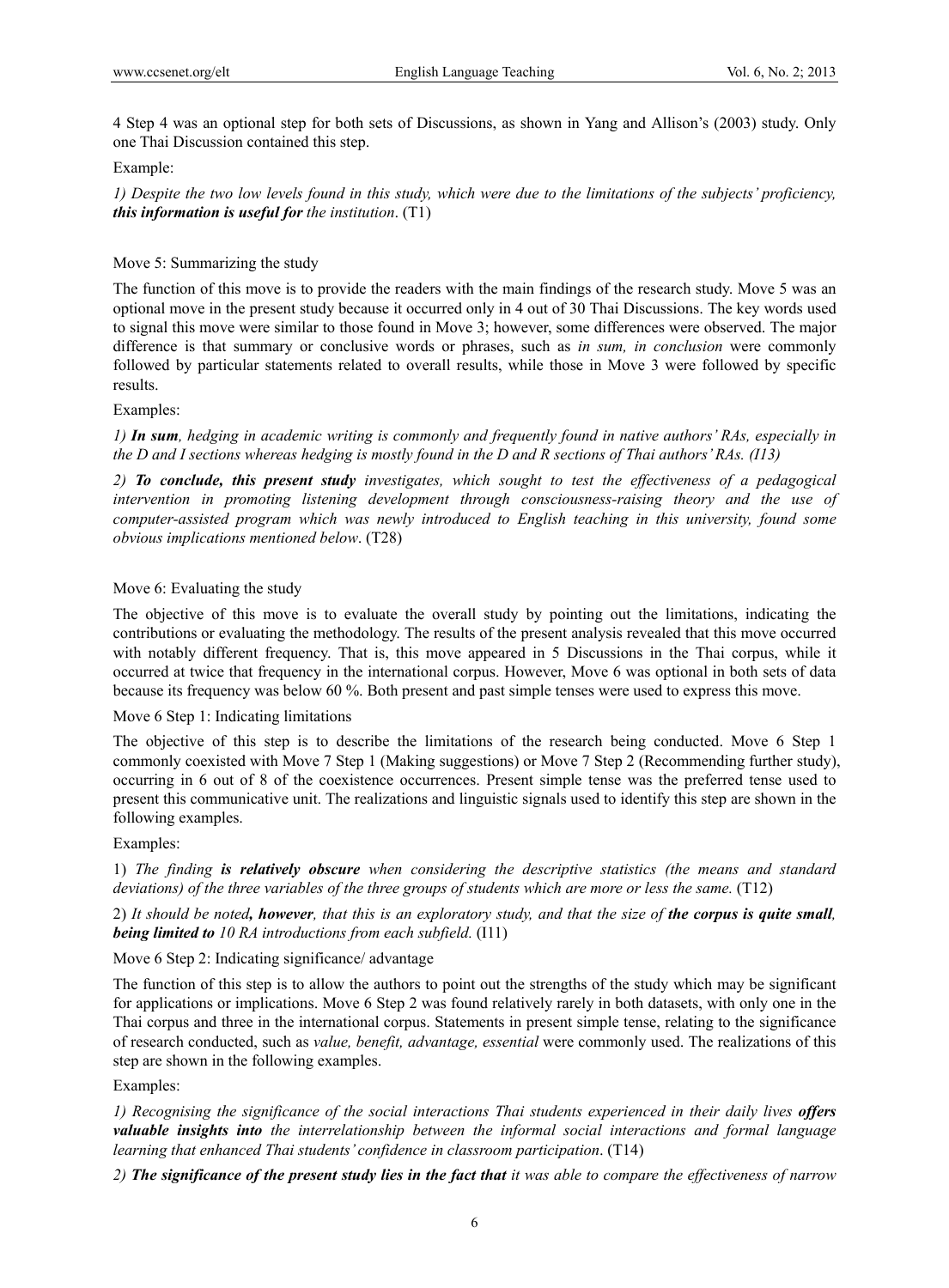*reading and reading plus vocabulary-enhancement activities on the types of lexical knowledge acquisition and retention in a single study by suing a more careful control (see discussion in (R)) and stringent assessment standard (R)*. (I22)

Move 6 Step 3: Evaluating methodology

This step is used in realizing Move 6, and is used to comment on the strengths or weaknesses of the research methodology. Move 6 Step 3 was considered as optional because it was found only in two Thai and three international Discussions. Lexical items used as a clue to identify this step were some words related to *design, model, approach*, which were used in the form of tentative statements.

## Examples:

*1) According to the finding which indicated that the design of the program should be more creative to match learner age and preference, this issue had been raised significantly*. **(**T**7)** 

*2) This model, however, seems less capable of explaining L2 learners' insensitivity to the number errors involved in the present study, such as "several of the board member."* (I23)

## Move 7: Deductions from the research

This is the move where authors draw inference about the results by suggesting what can be done to solve the problems identified by the research, proposing areas for further study or drawing pedagogical implication. The Discussions from the Thai corpus seem to include this move more frequently than those from the international corpus. To realize this move, present simple tense and modal verbs were frequently employed.

Move 7 Step 1: Making suggestions

This step allows authors to highlight how the research contributes to the existing knowledge in the field. Also, the authors provide some guidelines from the research findings for the readers in order to solve the problems identified by the research. Modal verbs were found in this in step.

Examples:

*1) Moreover, it would be highly recommended that, if possible, the university supports teachers to develop more self-access grammar materials, preferably in the university websites.* (T23)

*2) Although language proficiency might play a role here, it must be remembered, too, that it is not necessarily an advantage to hear speech from*…(I17)

Move 7 Step 2: Recommending further research

This step states some possible areas for future studies. Its frequency suggests that it was optional in both datasets contrasting with that found in Yang and Allison's (2003) study. This step can be signaled by words/phrases such as '*further studies/research* ', '*future studies/research*', '*more studies are needed'*.

#### Examples:

*1) In addition, since there should be other predictors that account for the remaining unexplained portion of the variation in the CBT scores of all groups, more studies are needed to explore other potential independent variables.* (T12)

*2) Further research is necessary to identify the interactional contexts that push learners to produce modified output in the absence of negative feedback and to determine whether self-initiated modified output is also predictive of ESL question development.* (I18)

Move 7 Step 3: Drawing pedagogical implication

This step allows authors to state the pedagogical significance of the study or indicate necessity for pedagogic changes. The frequency of Move 7 Step 3 in the Thai corpus was more than twice that of the international corpus. This may be due to the fact that there is a need to enhance Thai students' English proficiency. Research findings may serve this particular need. Therefore, Thai authors are likely to generalize their findings to English language pedagogy. Statements relating to application of the results to learning and teaching contexts were used to address this step.

Examples:

*1) The findings of this study suggest a number of pedagogical implications, most of which rest on the teachers' accountability. First of all, the students' L1 rhetorical conventions were helpful for paragraph writing*. (T25)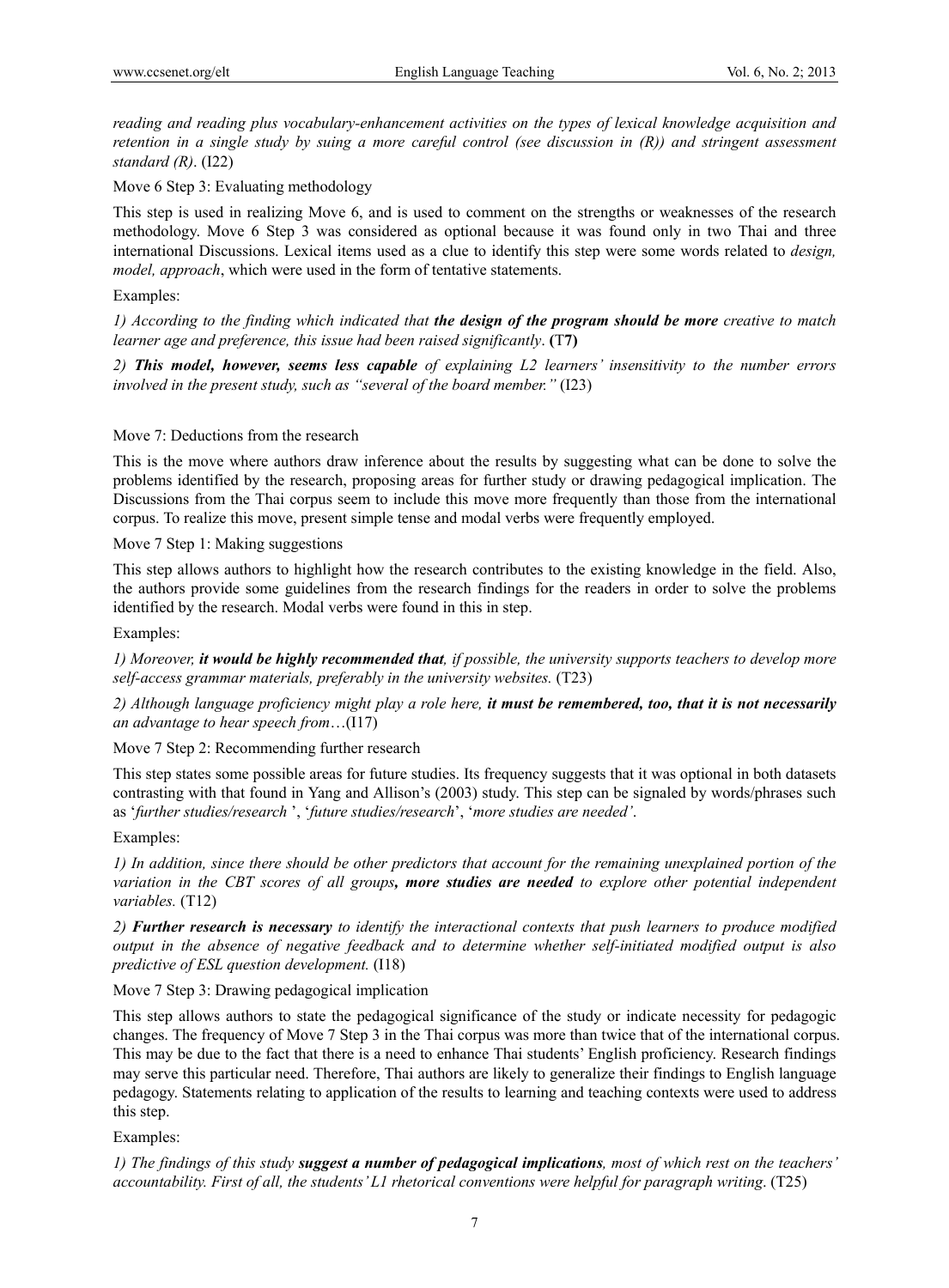## *2) These findings also have practical implications for EFL vocabulary instruction.* (I22)

#### *3.2 Move Structure of the Discussion Sections from the Two Corpora*

Based on the analysis, there was no straightforward linear structure (M1-M2-M3-M4-M5-M6-M7) appearing in either set of data. All Discussions in both corpora were constructed in various move structures. Of these, only two patterns of move structure (M2-M4, M2-M4-M2-M4) were shared by at least three different Discussions. With these two structures, only one move structure  $(M2-M4-M2-M4)$  was found in each corpus (one in the Thai corpus and 5 in the international corpus). This means the individual results and comments occurred alternatively. The M2-M4 structure was found in three Thai Discussions. From the findings, the large variation in move structures that was found in the two datasets may be due to the fact that the Discussion section is where the author presents his/her point based on the research findings. The author has greater freedom in generating the ideas which are relevant to the research conducted. This may lead to the presence of the various deviations of move structures in the Discussion sections of both sets of data.

Most Discussions in both sets of data were constructed cyclically (86.66 % of the international corpus and 76.66 % in the Thai corpus). Move 4 (Commenting on results) and Move 2 (Reporting results) were the most cyclical moves in both datasets. Three moves, including Move 3 (Summarizing results), Move 5 (Summarizing the study), and Move 6 (Evaluating the study) were non-cyclical moves in the Thai corpus, whereas only Move 3 was a stable move in the international corpus. Move 7 was also of a cyclical nature, particularly in the Thai corpus. It always re-occurred in a sequence with either Move 4 or Move 6.

#### **4. Discussion**

#### *4.1 Rhetorical Moves of the International and the Thai Corpora*

It was found that there were both similarities and differences in terms of move occurrence and move structure of the Discussions in the two corpora. Three main points are focused on here. First, in regard to move occurrence, the most frequent move in both sets of data was Move 4 (Commenting on results). This may be due to the fact that the main function of the Discussion section of a RA is to comment on the results by interpreting, accounting, and comparing with previous work. Move 2 (Reporting results) was the second most frequent move in the two corpora appearing slightly less frequently than Move 4. However, the third most frequent move in the two datasets was different; Move 1 (Background information) for the international corpus, and Move 7 (Deduction from the research) for the Thai corpus.

Second, Move 7 (Deduction from the research) is an important move in the Thai corpus. The frequency of Move 7 in the Thai corpus (50 %) was far greater than in the international corpus (33%). Also, this move was the third most frequent move in the Thai corpus. The reason for this may be an awareness of the importance of research article publication among Thai researchers. In general, members of educational communities as well as students at advanced levels are required to write and publish research articles. In order to attract attention to the publication, stating the value of the research conducted and/or providing practical implications for pedagogy or community are likely to be found in the Thai RAs. In addition, English is the most learnt and taught foreign language in Thailand. A variety of topics concerning English language learning and teaching are being investigated in the field of applied linguistics. Therefore, it is possible that the findings of RAs that can contribute to English language pedagogy are stated in the Discussion RAs. Likewise, some practical suggestions based on the research findings are usually made in the Discussion in order to guide or encourage Thai writers to conduct future research more effectively. These may be the reasons why Move 7 is prominent in the Thai corpus.

Third, the results showed that Move 2 (Reporting results) was used to open the section in most Thai Discussions (14 out of 30) whereas Move 1 (Background information) was the initial move in most Discussions in the international corpus (13 out of 30 Discussions). This demonstrates that Thai writers preferred starting with results, as opposed to offering background information. On the other hand, Thai Discussion sections were likely to be closed by either Move 7 (Deduction from the research) or Move 4 (Commenting on results); that is, twelve Discussions and eleven Discussions were ended by Move 7 and Move 4 respectively. This is significantly different from the international Discussions, where Move 4 was by far the most frequent choice to end the section.

#### *4.2 Rhetorical Moves of both Corpora in Relation to Previous Studies*

Findings from previous literature showed various degrees for the frequency of move occurrence. Based on the frequency analysis, Move 4 (Commenting on results) stands out in the two corpora. This finding is consistent with some past research. For example, this move occurred at 100 % frequency in the biochemistry RAs analyzed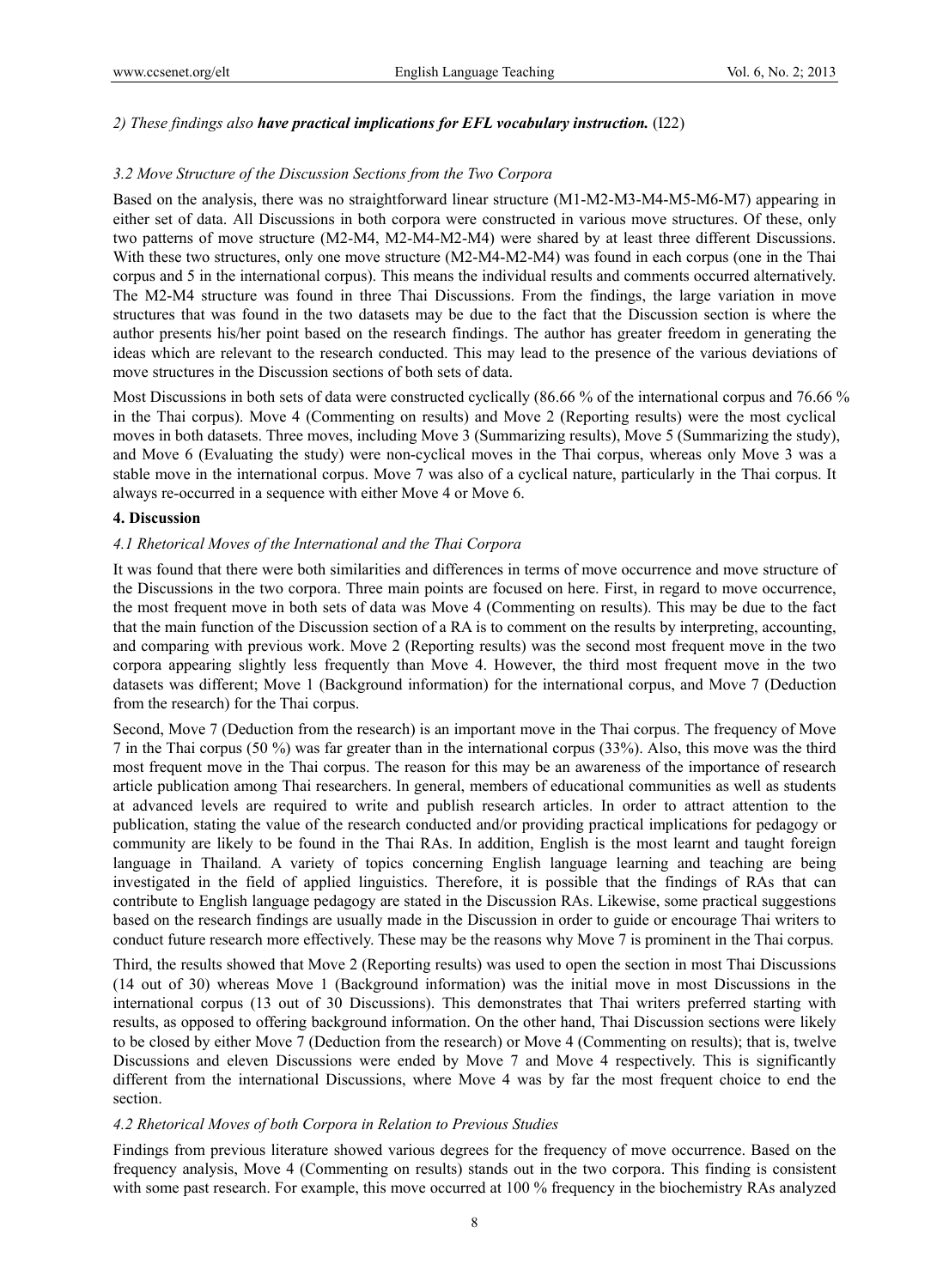by Kanoksilapatham (2005). Although she referred to this move as 'Consolidating results', its function resembled Move 4. In addition, the commenting on the results move was an obligatory move in a study carried out by Basturkmen (2012) who found that the authors of dentistry Discussions preferred to make comments on the results through two prominent steps (Explaining result and Comparing with results in literature). The second most frequent move was Move 2 (Reporting results). It was a common move in Swales (1990) and Holmes (1997). Also, in a study conducted by Amirian et al. (2008), the move called 'Finding' was obligatory. With the high frequency of Move 2 and Move 4, it can be said that these two moves are the substantial rhetorical moves for applied linguistics RA Discussions.

The occurrence of Move 7 Step 2 (Recommending further research) in the international corpus was interesting. Compared to the other two steps (Move 7 Step 1: Making suggestions and Move 7 Step 3: Drawing pedagogic implications), Move 7 Step 2 was the most frequent step, occurring in 7 out of 10 of the Discussions (70 %). The employment of such a step in previous research studies varied in its frequency. For example, in hard science, its frequency was 53.33% in the biochemistry corpus (Kanoksilapatham, 2005) and 46.15 % in her subsequent study (Kanoksilapatham, 2007). It occurred at a frequency of 58.82 % in a computer science corpus (Posteguillo, 1999) and 40 % in English Medical Discussions in ElMalik and Nesis's (2008) study. On the other hand, in soft science, the frequency of this step in applied linguistics Discussions was 70 % in an English corpus (Amirian et al., 2008) and 73 % in Language and Linguistics Discussions in Peacock's (2002) study. In brief, the results of previous research indicate that authors in the social sciences are more likely to recommend potential research directions more frequently than those in the hard sciences. This reflects the existence of disciplinary variation.

As mentioned earlier, there was no move pattern that was linearly ordered. A very significant observation concerning the move sequence was the position of Move 1 (Background information) and Move 4 (Commenting on results). That is, after opening the section with Move 1, the second move unit in the sequence was Move 4 as found in T5, T9, T17, T26, and I3. Examples of such move sequences include the M1-M4-M5, M1-M4-M2-M4-M3-M4 patterns. Generally, in such cases, Move 2 (Reporting results) should intervene between Move 1 and Move 4 in the sequence, that is, a brief result should be stated before commenting on the results, as shown in most examples of move sequences where Move 2 was followed by Move 4. Such a peculiar ordering pattern was found in five Thai Discussions and one international Discussion. Consider the following examples. Note that 'S' in the bracket refers to sentence number, for example, 'S1' means sentence 1.

Example Move-step

1 M1 [S1]*This section discusses one empirical reason why the tenseness quality of the AE vowels was the hard to identify.* 

- M4S2 [S2]*Like (R), this study found that the vowel lengthening rule in English caused the confusion of the tenseness perception.* (T5)
- 2 M1 [S1]*The results obtained by means of the descriptive statistics and the multiple regression analyses are synthesized and interpreted for each research question, accompanied by limitations of the present study and implications for future research.*

 *Research Question 1* 

[S2]*Are students' levels of computer anxiety related to the feedback methods that they select during the revision stage of an essay writing assignment?* 

M4S2 [S3]*The results of this study were consistent with previous research showing that highly computer anxious individuals report a greater tendency toward exhibiting behaviors associated with avoiding computers if circumstances permit (R).* (I3)

In example 1, sentence 1 is identified as Move 1 and sentence 2 is labeled as Move 4 Step 2. Likewise, in example 2, the first two sentences are demarcated as Move 1, while sentence 3 is Move 4 Step 2. This means that after providing background information, the author continues to comment on the results by comparing with previous literature instead of providing a concise result. Such occurrence was also found in Holmes' (1997) study. That is, within three disciplines (history, political science, and sociology), he found that there were two political science Discussions which were organized in this manner. To explain this result, it is possible that the authors presupposed that the readers understood the results of the study clearly. Accordingly, Move 2 may be unnecessary.

The two sets of Discussions mostly showed cyclical structure. That is, they were characterized by the recurrence of one or more move(s). This finding supports a study performed by Peacock (2002) who found that move cycles were frequent in Language & Linguistics Discussions, particularly in the Discussions written by non-native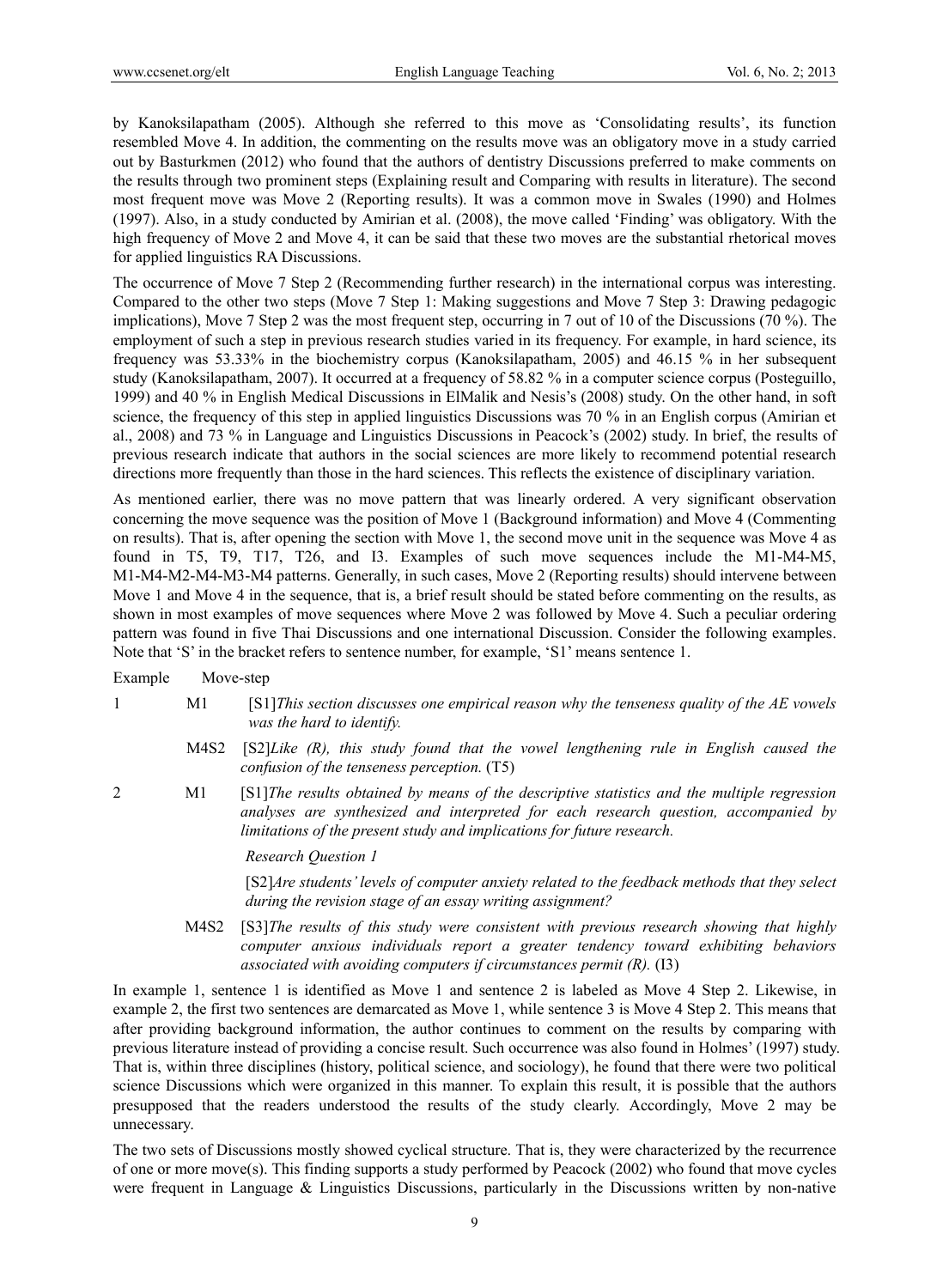writers. The moves involved in the cyclic structure in both corpora were Move 2 and Move 4. These two important moves were repeated in many move sequences, for example, M2-M4-M1-M2-M4; M1-M2-M4-M2-M4-M7. The use of these sequences implies a style of presenting results. As Li and Ge (2009) pointed out, rather than presenting the overall findings (deduction), the authors preferred to use induction to develop their discussion. The induction method means writers first state the specific findings and then derives some principles from these particular findings. This indicates that Discussions from both sets of data tend to be constructed in a series of results and comments.

The sequence of results and comments which was the most prevalent pattern in both datasets was in the form of either Reporting results-Interpreting the results (M2-M4S1) or Reporting results-Comparing to previous studies (M2-M4S2). The example below is taken from I 29 showing the cyclicity of Move 2 and Move 4 Step 2.

Example:

| [ $M2$ ]    | The results of analysis revealed that                               |
|-------------|---------------------------------------------------------------------|
| [M4 Step 2] | However, <b>studies on</b> the use of <b>showed that</b>            |
| [M2]        | <b>The results also show that the number of </b>                    |
| [M4 Step 2] | Although we cannot, it should be noted that <b>they are in line</b> |
|             | <b>with</b> results found in studies conducted in                   |

In a study conducted by Posteguillo (1999), the preferred cyclical pattern found in computer science was 'the structure of result' move alternated with 'deduction' or 'recommendation' moves. The cyclicity of Move 4 (Commenting on results) in the present study may be due to the fact that applied linguistics is an established field where much previous research has been carried out. Consequently, previous works are likely to be referred to. This may be a reason why it is different from computer science Discussions in Posteguillo's (1999) study, since computer science is a new and dynamic field.

The last issue of discussion here was the use of 'we' in commenting on results in the two corpora. 'We' was found nearly half of the international Discussions; however, it was used in only three Thai Discussions. In previous research, on personal pronouns, 'we' was pervasively used in medical Discussions (Li & Ge, 2009) which suggested that the use of personal pronouns in research studies can be viewed in two different ways. First, the high use of the plural form of the first person pronoun may increase the sense of the reliability of the RAs. That is, more than one person endorsed the accuracy, quality and meaning of the results. Second, the use of this personal pronoun can be viewed in the sense of including the expected readers and disciplines, which may help shorten the distance between researchers and readers and stress solidarity with the readers. Although the two reasons for using 'we' when commenting on the results are important as suggested by Li and Ge (2009), it seems that such usage is not a major concern for the Thai authors.

## **5. Conclusion**

The finding showed that the Discussions in both corpora conformed to the proposed model in terms of the presence of the moves as stipulated by Yang and Allison (2003). There was no linear ordering of the moves found in any Discussion. The most cyclical move in both datasets was Move 4. The noticeable differences between the two corpora were the use of Move 6 and Move 7. That is, the Thai authors tend to generalize their study (Move 7) to academic discourse communities more than the international authors; conversely, the international authors appear to evaluate their study (Move 6) more than the Thai authors.

Based on the results of the study, important implications can be drawn. Pedagogically, integrating the research article genre in the curriculum would be a practical option for second language teachers. For example, to accomplish academic writing, learners need to be made aware of the conventions set by the discourse community and they should be encouraged or instructed to see the structural complexities and relationships among functions and language usage. It is expected that the findings will assist L2 non-native learners, particular those who are increasingly pressured to publish in international journals, to generate their RA effectively. As Sheldon (2011) pointed out, when writing a research article, writers need to contextualize their studies to wider audiences and cultural contexts. Therefore, understanding the rhetorical move structure of research articles, particularly the discussion section which functions mainly to highlight and generalize research findings to the public, will enable novice writers to organize their work in a form which leads to increased chances of being accepted.

In the present study, only the rhetorical move structures of RA Discussions written by different authors are analyzed. Therefore, further research should compare the rhetorical move structure of RA Discussion sections written by the same non-native writers but published in both local and international contexts. With this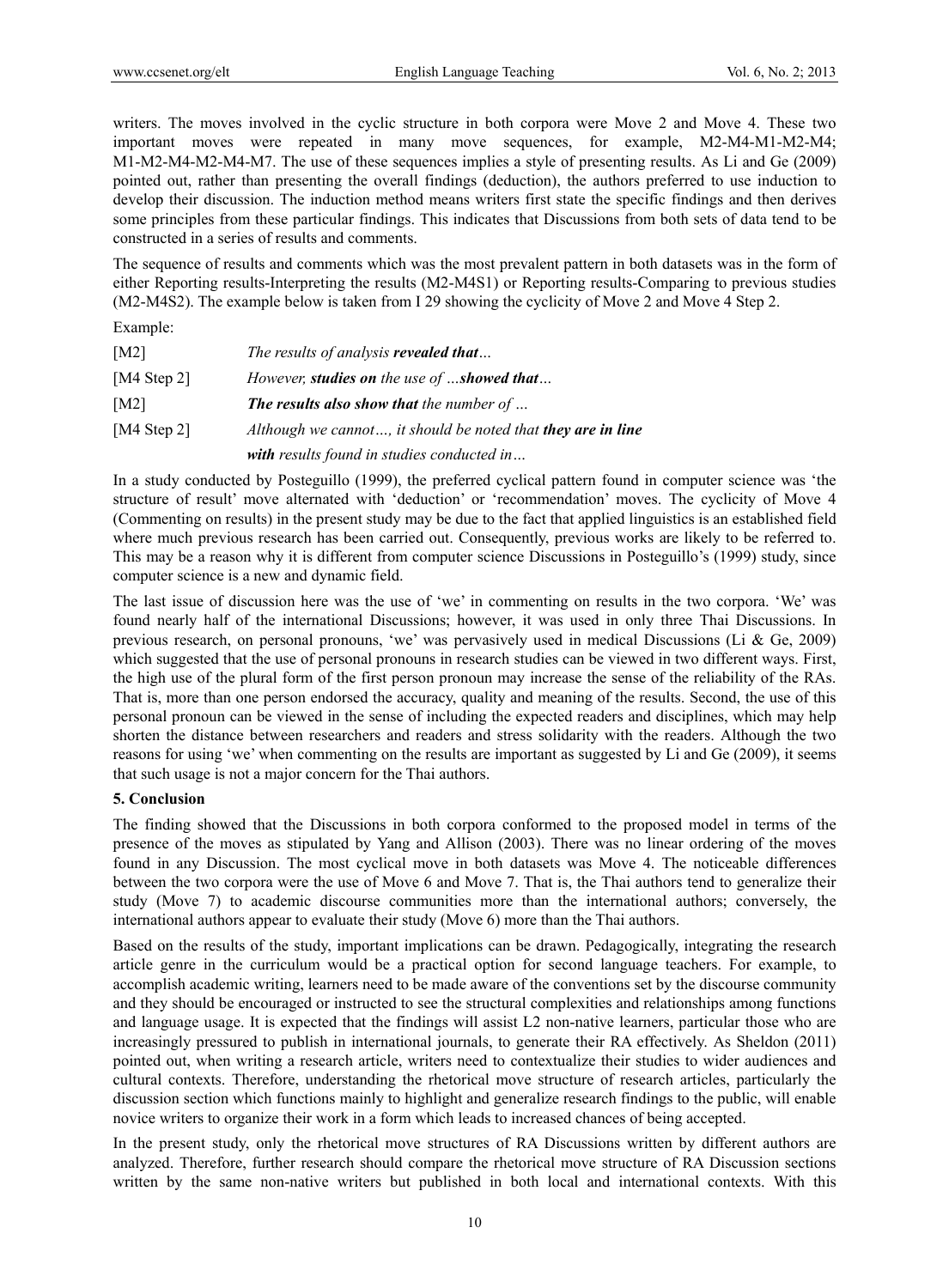suggestion, we may obtain explicit evidence on what are the influential factors that might contribute to the variant rhetorical strategies adopted by a particular person when writing and publishing in different published environments. In addition, personal factors and other relevant variables such as authors' background, writing and publishing experiences, native speaker involvement, culture, and the reasoning for the journal selection for publication are beyond the scope of this present study. Particularly, interviewing the article writers or those who are prolific article writers would make the results more reliable (Basturkmen, 2012; Flowerdew & Wan, 2010; Kanoksilapatham, 2007) because interviewing can contribute to a better understanding of the writers' intention and the conventional structure of the writing in this particular genre. Hence, all factors presented here should be taken into consideration when conducting move-based studies.

#### **References**

- Amirian, Z., Kassaian, Z., & Tavakoli, M. (2008). Genre analysis: an investigation of the discussion sections of applied linguistics research articles. *The Asian ESP Journal*, *4*(1), 39-63.
- Basturkmen, H. (2012). A genre-based investigation of discussion sections of research articles in dentistry and disciplinary variation. *Journal of English for Academic Purposes, 11*, 134-144. http://dx.doi.org/10.1016/j.jeap.2011.10.004
- Bhatia, V. K. (2002). Applied genre analysis: a multi-perspective model. *IBERICA*, *4*, 3-19.
- Brett, P. (1994). A genre analysis of the results section of sociology articles. *English for Specific Purposes*, *22*, 365-385.
- Coffin, C. (2001). Theoretical approach to written English-a TESOL perspective. In A. Burns, & C. Coffin (Eds.), *Analysing English in a global context: A reader*. New York: Macquarie University Press.
- Connor, U., Upton, T. A., & Kanoksilpatham, B. (2007). Introduction to move analysis. In In D. Biber, U. Connor, & T. A. Upton (Eds.), *Discourse on the move: Using corpus analysis to describe discourse structure*. Amsterdam: John Benjamins Publishing Company.
- Del Saz-Rubio, M. M. (2011). A pragmatic approach to the macro-structure and metadiscoursal features of research article introductions in the field of Agricultural Sciences. *English for Specific Purposes, 30*(4)*,*  258-271. http://dx.doi.org/10.1016/j.esp.2011.03.002
- Dudley-Evans, T. (1994). Genre analysis: an approach to text analysis for ESP. In M. Coulthard (Ed.), *Advances in Written Text Analysis*. London: Routledge.
- Dudley-Evans, T., & St John, M. J. (1998). *Developments in ESP: A multi-disciplinary approach*. Cambridge: Cambridge University Press.
- ElMalik, A. T., & Nesi, H. (2008). Publishing research in a second language: the use of Sudanese contributors to international medical journals. *Journal of English for Specific Purposes, 7,* 87-96. http://dx.doi.org/10.1016/j.jeap.2008.02.007
- Flowerdew, J. (1999). Writing for scholarly publication in English: The case of Hong Kong. *Journal of Second Language Writing*, *8*(2), 123-145. http://dx.doi.org/10.1016/S1060-3743(99)80125-8
- Flowerdew, J. (2001). Attitudes of journal editors to nonnative speaker contributions. *TESOL Quarterly, 35*, 121-150. http://dx.doi.org/10.2307/3587862
- Flowerdew, J., & Wan, A. (2010). The linguistic and the contextual in applied genre analysis: the case of the company audit report. *English for Specific Purposes*, *29*(2), 78-93. http://dx.doi.org/10.1016/j.esp.2009.07.001
- Holmes, R. (1997). Genre analysis, and the social sciences: an investigation of the structure of research article discussion sections in three disciplines. *English for Specific Purposes*, *16*(4), 321-337. http://dx.doi.org/10.1016/S0889-4906(96)00038-5
- Im-O-Cha, P., Kittidhaworn, P., Broughton, M. M., & Panproegsa, S. (2004). A comparative study of the structures of language and linguistics journal research articles introductions written in Thai and in English. *Journal of Language and Linguistics*, *22*(2), 46-57.
- Jalilifar, A. (2010). Research article introductions: sub-disciplinary variations in Applied Linguistics. *The Journal of Teaching Language Skills, 2*(2), 29-55.
- Jaroongkhongdach, W., Todd, R. W., Keyuravong, S., & Hall, D. (2012). Differences in quality between Thai and international research articles in ELT. *Journal of English for Academic Purposes, 11*, 194-209.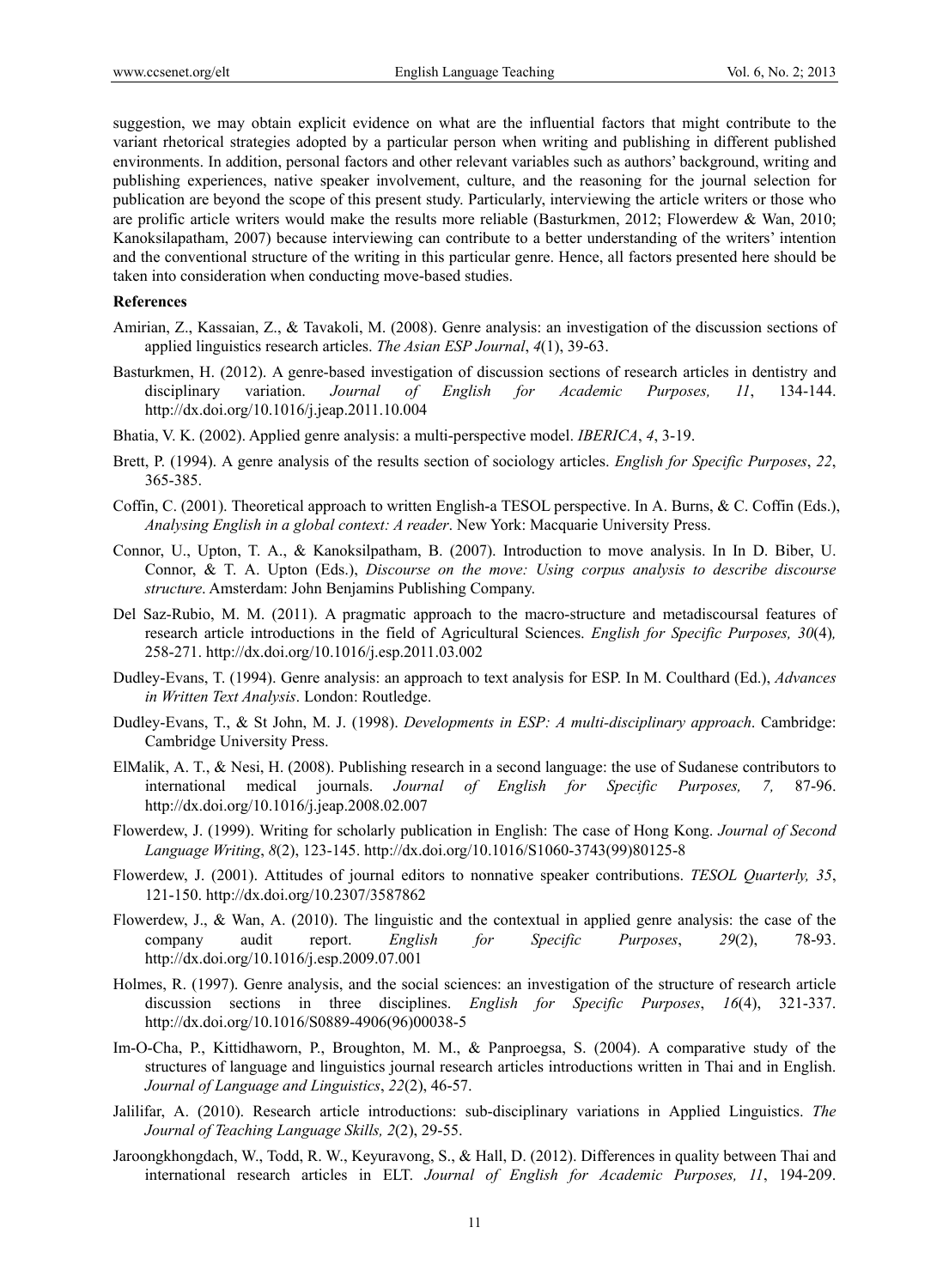http://dx.doi.org/10.1016/j.jeap.2012.04.006

- Jogthong, C. (2001). Research article Introduction in Thai: genre analysis of academic writing. Unpublished Ph. D. dissertation, West Virginia.
- Kanoksilapatham, B. (2005). Rhetorical structure of biochemistry research articles. *English for Specific Purposes*, *24*, 269-292. http://dx.doi.org/10.1016/j.esp.2004.08.003
- Kanoksilapatham, B. (2007). Writing scientific research articles in Thai and English: similarities and difficulties. *Silpakorn University International Journal*, *7*, 172-203.
- Li, L., & Ge, G. (2009) Genre analysis: Structural and linguistic evolution of the English-medium medical research article (1985-2004). *English for Specific Purposes*, *28*, 93-104. http://dx.doi.org/10.1016/j.esp.2008.12.004
- Lim, J. M. H. (2006). Method sections of management research article: A pedagogically motivated qualitative study. *English for Specific Purposes*, *25*, 282-309. http://dx.doi.org/10.1016/j.esp.2005.07.001
- Lim, J. M. H. (2010). Commenting on research results in applied linguistics and education: A comparative genre-based investigation. *Journal of English for Academic Purposes, 9*, 280-294. http://dx.doi.org/10.1016/j.jeap.2010.10.001
- Loi, C. K., & Evans, M. S. (2010). Cultural differences in organization of research articles introduction form the field of educational psychology: English and Chinese. *Journal of Pragmatics*, *24*, 2814-2825. http://dx.doi.org/10.1016/j.pragma.2010.03.010
- Mahzari, A., & Maftoon, P. (2007). A contrastive study of the introduction section of English and Persian medical research articles. *Iranian Journal of Language Studies (IJLS)*, *1*(3), 201-214.
- Nwogu, K. N. (1997). The medical research paper: structure and functions. *English for Specific Purposes*, *16*(2), 119-138. http://dx.doi.org/10.1016/S0889-4906(97)85388-4
- Ozturk, I. (2007). The textual organization of research article introductions in applied linguistics: variability within a single discipline. *English for Specific Purposes*, *26*, 25-38. http://dx.doi.org/10.1016/j.esp.2005.12.003
- Peacock, M. (2002). Communicative moves in the discussion section of research articles. *System, 30*, 479-497. http://dx.doi.org/10.1016/S0346-251X(02)00050-7
- Peacock, M. (2011). The structure of the Methods section in research articles across eight disciplines. *Asian ESP Journal, 7*(2), 97-124.
- Phanthama, P. (2000). The organization and the linguistic features of the abstracts of medical journals. Unpublished master's thesis, Mahidol university, Thailand.
- Pojanapunya, P., & Todd, R. W. (2011). Relevance of findings in results to discussion sections in applied linguistics research. Proceedings of the International Conference: Doing research in applied linguistics. King Mongkut's University of Technology Thonburi and Macquarie University.
- Posteguillo, S. (1999). The schematic structure of computer science research articles. *English for Specific Purposes, 18*(2), 139-160. http://dx.doi.org/10.1016/S0889-4906(98)00001-5
- Promsin, P. (2006). An analysis of move and modality in English engineering abstract. *NIDA Language and Communication Journal, 11*, 43-61.
- Samraj, B. (2002). Introductions in research articles: variations across disciplines. *English for Specific Purposes*, *21*, 1-17. http://dx.doi.org/10.1016/S0889-4906(00)00023-5
- Sheldon, E. (2011). Rhetorical differences RA introductions written by English L1 and L2 and Castilian Spanish L1 writers. *Journal of English for Academic Purposes, 10*, 238-251. http://dx.doi.org/10.1016/j.jeap.2011.08.004
- Swales, J. M. (1981). *Aspects of article Introductions*. Birmingham, UK: University of Aston, Language Studies Unit.
- Swales, J. M. (1990). *Genre analysis: English in academic and research settings*. Cambridge: Cambridge University Press.
- Swales, J. M. (2004). *Research genres: explorations and applications*. Cambridge: Cambridge University Press. http://dx.doi.org/10.1017/CBO9781139524827